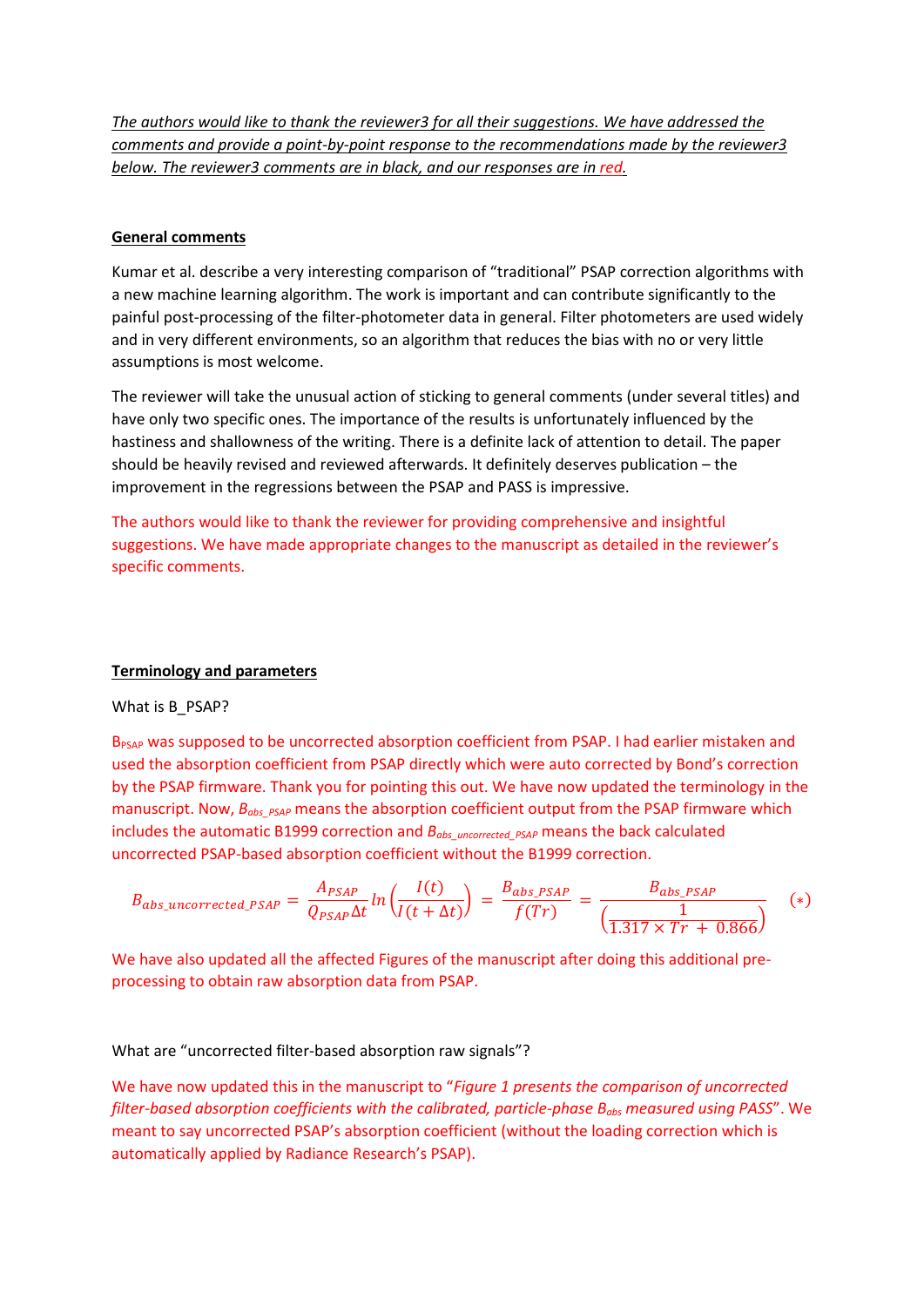The statement (line 138) that "this overestimation…" – by filter pohotometers, "… is due to the enhancement of light absorption by the filter deposited aerosol due to scattering based artifacts" is misleading. The enhancement is due to scattering of light by the filter fibers. Part of the reduction of light intensity below the sample is due to scattering (away from the forward direction). This is correctly summarized in Eq. 1, but not here. The separation of these two effects is artificial (Mueller et al., 2010). This should be discussed, especially in light of the superiority of the RFR algorithm.

Thank you for pointing this misleading statement. This has been corrected as per your recommendation "*This overestimation of the filter-based aerosol light absorption measurements is due to the scattering of light away from the forward direction by the filter fibers and due to the changed morphology of the deposited aerosol on the filter (Subramanian et al., 2007; Bond et al., 1999; Clarke, 1982; Gorbunov et al., 2002).*"

The authors should use notation and naming of the parameters consistent with Ogren et al (2017). I suspect that the "uncorrected filter-based absorption raw signals" are in fact the attenuation coefficient. If this is so, please use this parameter. The "raw signals" could be interpreted as raw intensity signals measured by the photodiode… Please be precise.

Thank you for pointing this out. This has been corrected in the manuscript as mentioned earlier. Now,  $B_{obs}$  <sub>*PSAP*</sub> means the absorption coefficient output from the PSAP firmware which includes the automatic B1999 correction and *B<sub>abs</sub> uncorrected PSAP* means {raw data} the back calculated uncorrected PSAP-based absorption coefficient without the B1999 correction.

Also, the absorption coefficient is derived, not measured, by filter photometers. The authors correctly state this, but then relapse into claiming that the absorption coefficient is "measured" by PSAP.

These misleading statements related to PSAP has been updated to "derived" along with clear representation of symbols defined in the manuscript.

What is the reason for including Eq 4 before Eq 5? It is never referenced.

As mentioned in Virkkula (2005), Eqn. (4) was used for first fitting for k0 and k1 and then using those values Eqn. (5) was used to further fit for obtaining h0 and h1. Eqn. (4) was shown only as an intermediate step taken in calculations as per Virkkula (2005). It is referenced in the next paragraph, in lines 185-190.

# **Measurements**

Start by explicitly stating the period under investigation. This sets the stage. It seems there is 6.5 years of collocated PASS and PSAP data, yet the authors use only 3 months?!

The period under investigation (27<sup>th</sup> June to 25<sup>th</sup> Sept, 2015) is stated in Section 2.1, where the SGP site is introduced. The prime reason for choosing this short period were: 1) PASS at SGP site was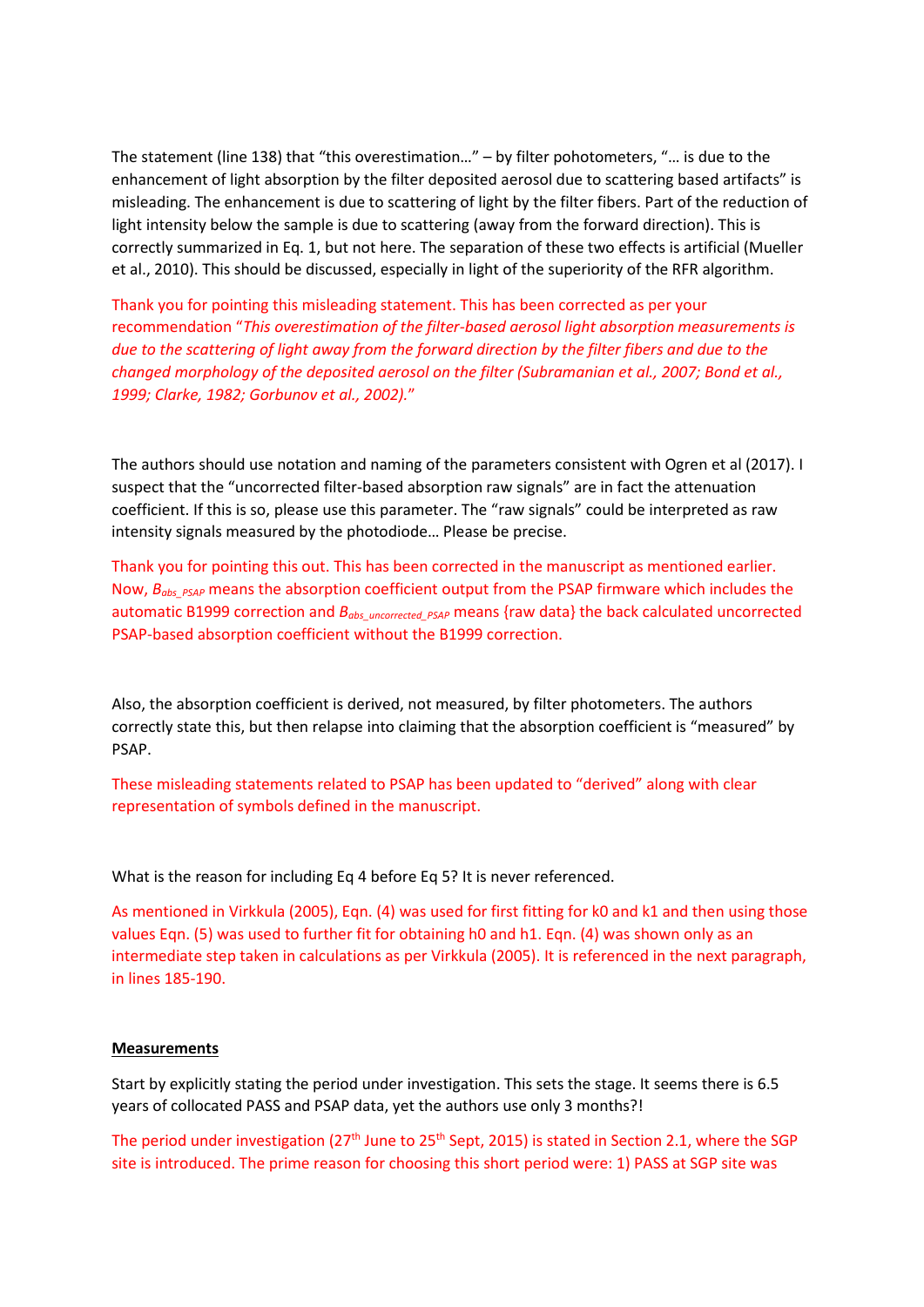upgraded with a high-power green laser and deployed at SGP in 2015 [{See Reference}](https://github.com/joshinkumar/Filter-correction-ML-code/blob/main/Dubey%20Poster%202015.pdf), so we wanted to analyse the data after 2015. 2) This period contained parallel good quality data across all the instruments (PSAP, PASS, NEPH, ACSM) we required for this study to apply and compare various filter-correction algorithms. The availability of the data can be cross-checked at the ARM's Data Discovery site.

Which filter was used in the PSAP? Pall, Azumi, anything else… - see for example Ogren et al., 2017 for the difference in regression slope.

Thank you for pointing this out. This information is now mentioned in the manuscript as follows: "*The PSAP has been operated by ARM (and many others in the global community) for almost 25 years with the same filter media, Pallflex E70-2075W, which is composed of quartz fibers on a cellulose backing. All published corrections factors were developed and measured using the Pallflex E70 media*."

Was the inlet dried? Was there a cutoff? How was the flow split? Were the ACSM measurements performed in the same size fraction? Please provide all relevant details!

Thank you for pointing this out. These details are now updated in Section 2.1 of the manuscript.

The authors state that SSA is not available. This is probably not true, as the ARM web page:

https://www.arm.gov/capabilities/instruments?category=aerosol&type=armobs&site=sgp

states that there is a neph installed at SGP from 4 Oct 2010 onwards. Include the scattering data everywhere as it will improve the corrections, especially the Virkkula 2010 corrected algorithm.

The period under investigation (27<sup>th</sup> June to 25<sup>th</sup> Sept, 2015) is stated in Section 2.1, where the SGP site is introduced. The prime reason for choosing this small period were: 1) PASS at SGP site was upgraded with a high-power green laser and deployed at SGP in 2015. 2) This period contained parallel good quality data across all the instruments (PSAP, PASS, NEPH, ACSM) that we required for this study. The availability of the data can be cross-checked at the ARM's Data Discovery site.

We do use scattering data from Nephelometer in this study when applying Virkkula and other algorithms.

References:

- 1) [https://github.com/joshinkumar/Filter-correction-ML](https://github.com/joshinkumar/Filter-correction-ML-code/blob/main/Dubey%20Poster%202015.pdf)[code/blob/main/Dubey%20Poster%202015.pdf](https://github.com/joshinkumar/Filter-correction-ML-code/blob/main/Dubey%20Poster%202015.pdf)
- 2) <https://adc.arm.gov/discovery/#/>

SSA is fundamental in terms of the overestimation of derived absorption using filter-photometers (Weingartner et al., 2003; Virkkula et al., 2015; Yus-Díez et al., 2021). The analysis of the performance (see below on the comment which parameter to use) of the algorithms as a function of SSA should be investigated.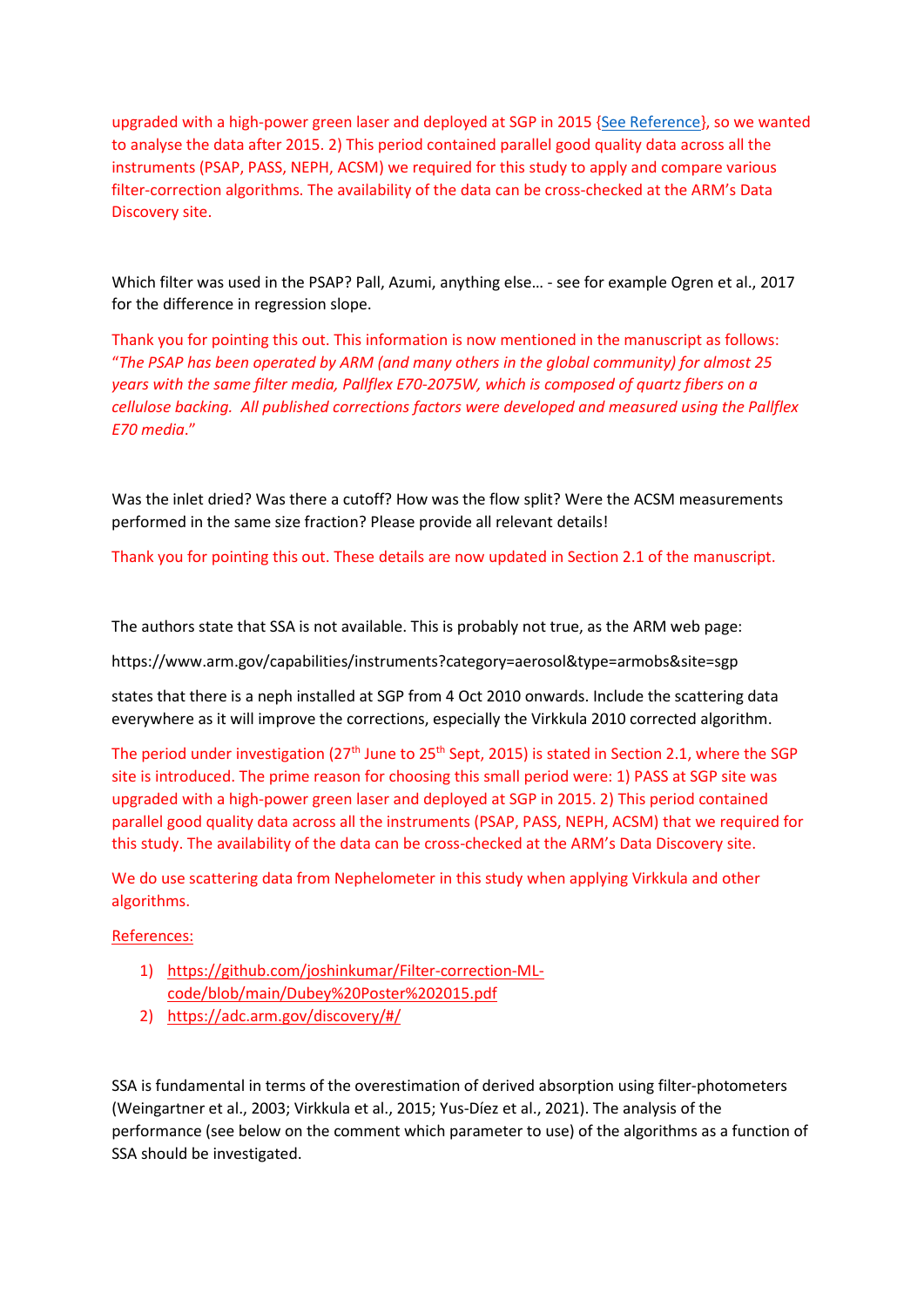Since machine Learning algorithms require independent variables as inputs, The RFR model in this study is trained using the uncorrected absorption coefficient derived from PSAP (B<sub>abs uncorrected PSAP</sub>), PSAP transmission (Tr), scattering coefficient from nephlometer (B<sub>scat</sub>), and total mass concentration from ACSM as input variables and particle-phase  $B_{abs}$  as the output variable. As both absorption and scattering parameters (although from different phases) are passed as input in the model the RFR is capable of roughly inferring SSA (or similar output influencing dependent parameter) which is a combination of particle phase absorption and scattering coefficients and its influence over model's output.

We agree that it would be interesting to see the performance of RFR in periods of different SSA. It is very likely that the performance of ML models remains the same {given training data extensively covers the periods of different SSA for that site} as the model is capable of roughly inferring SSA since it is not an independent input (depends only upon absorption and scattering which we are already providing as inputs) and hence does not impart additional unique information to the model. We thank the reviewer for this comment and we aim to find this relationship between RFR model's performance and SSA in our future work with FIREX-data where the period of investigation would be longer to work with.

Similarly, ACSM measurements are supposed to be available from 18 Nov 2010 onwards. The selectio of only 3 months makes the huge OM event starting on 2015 07 07 very important when looking at the "average" picture – it heavily skews the data, if using averages, especially since the PASS and PSAP were not working consistently during this period. The ACSM measurements could be used to a higher degree in the interpretation of the results (see also below).

All the timeseries data plotted is averaged over 1hr for noise reduction for all instruments used mentioned in this study. Proof that PASS, PSAP and ACSM were working consistently is that during OM event is that there is high absorption (from both PASS and PSAP) and high Organic concentration (from ACSM) at the same time. As you recommended, we are using ACSM measurements as input to RFR for better predictions of particle phase absorption from raw uncorrected PSAP data. OM event actually provides the opportunity to the RFR model to learn from the correlations between the inputs and outputs which makes it robust for predicting Babs from filter data in future for new input data.

What is the relevance Fig A2, showing, among other things, negative OC? The period is 2 years prior to the measurement campaign.

Fig A3 {previously Fig A2} is only attached to show that at SGP site the variation in BC concentration is quite low and constant. We did not find the EC/OC data during our period of investigation in 2015 for SGP. The availability of the data can be cross-checked at the ARM's Data Discovery site.

The authors use negative AAE derived from the blue/green wavelength pair for inter/extrapolation. Such values are highly unusual and require major attention. There must be an error somewhere, since other AAE values seem closer to what one would expect. The OM event probably has a huge influence on AAE. What happened, a large fire?

We thank the reviewer for careful observation of this data, we sincerely apologize for the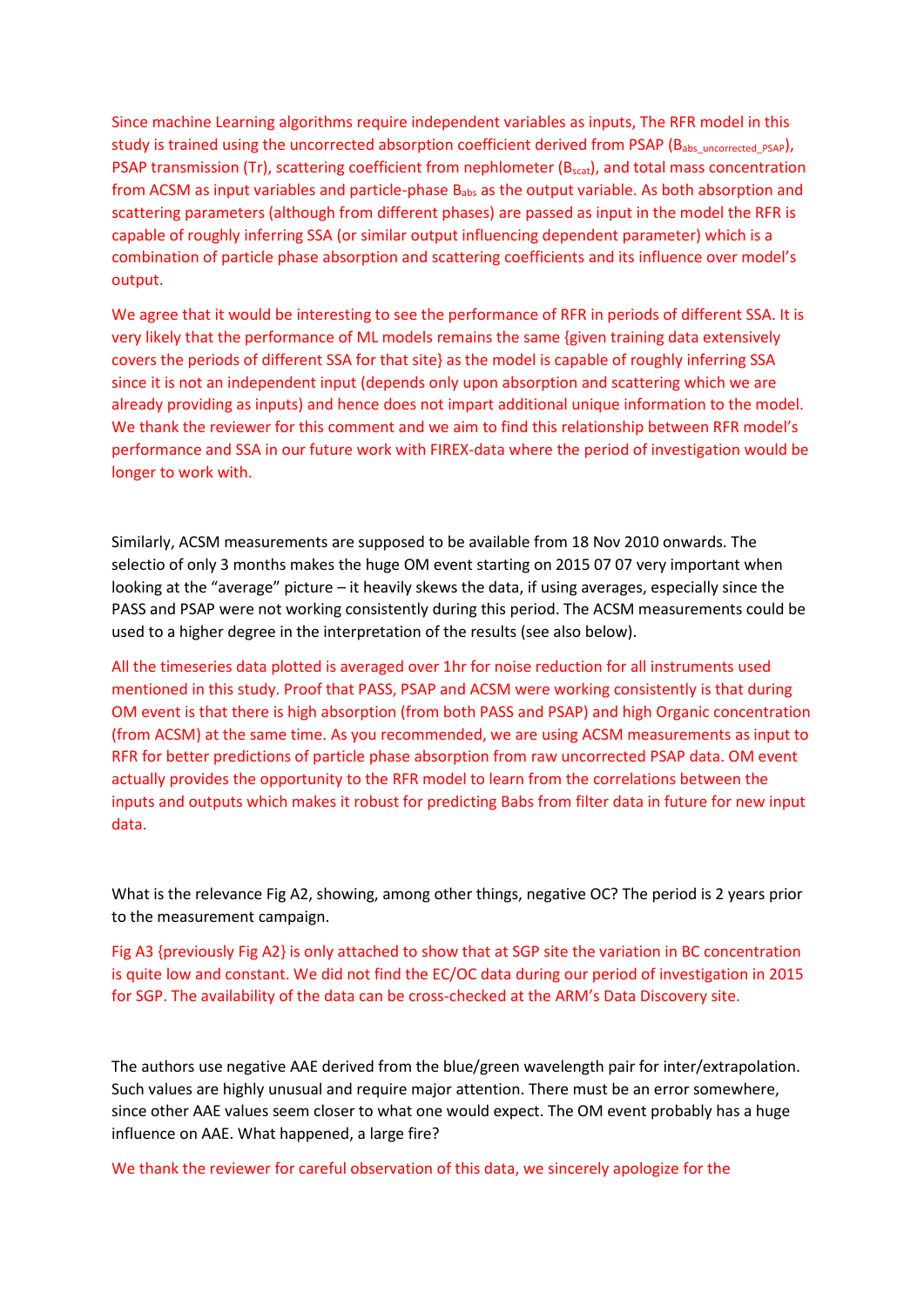misunderstanding caused. To present the SGP data better, we now present Figure A1 in updated manuscript which includes descriptive statistics of measurements from all the instruments and the derived optical parameters like SSA, AAE and SAE obtained from the SGP data in the Appendix section. In Table A1, the average AAE calculated using 405nm and 532nm wavelength was negative because, as it can be seen in Figure A1(d), there are many negative outliers for AAE\_PASS\_405\_532 which was pulling the average below zero. Please note that the medians {green line} of all the AAEs calculated are positive. We have now stated this in the updated manuscript as well – "*Observing Figure A1(a), (d) and Figure A4, we suspect that either the newly installed 532nm PASS at the site*[{See Reference}](https://github.com/joshinkumar/Filter-correction-ML-code/blob/main/Dubey%20Poster%202015.pdf) *in 2015 could be slightly overestimating absorption, or the existing old 405nm PASS and 781nm PASS could be slightly underestimating absorption as compared to their true values.*



*Figure A1: Summary of the SGP dataset. The boxplots of raw measurement data are shown as obtained from various instruments used in this study (a) PASS (b) PSAP{ Babs\_uncorrected\_PSAP } and (c) Nephelometer. The boxplots of parameters dervied from the raw data are also shown (d) AAE (e) SAE and (f) SSA. The green line is the median of the data. The bottom line of box is 25% percentile of data and top line of box is 75% percentile of data, therefore, the box represents the middle 50% of all the datapoints which is the core of the data.*

#### **Data processing and Algorithms**

How were the period with incorrect, suspect, and missing values identified? What were the criteria?

We only meant to say that only those timestamps were used which did not had "NaN" values in any of the instruments (PASS, PSAP, NEPH, ACSM). Apart from this, in the PASS data, those few timestamps which have absorption coefficient negative and more that 15Mm-1 were removed after observing the timeseries plot since they were obvious outliers for SGP site, this is also consistent with literature that the SGP site has a small absorption range from around 0 to 10Mm-1 (Sherman et al., 2015). Similarly, in the ACSM data, the timestamps with negative concentrations were removed from further processing. Finally, this "without-outliers" data from each of the instruments was first averaged for 1hr intervals and then concatenated parallelly with time.

This statement is now updated to avoid confusion as follows – "*we only included those timestamps where data was valid across all instruments without incorrect (e.g. Negative absorption coefficients),*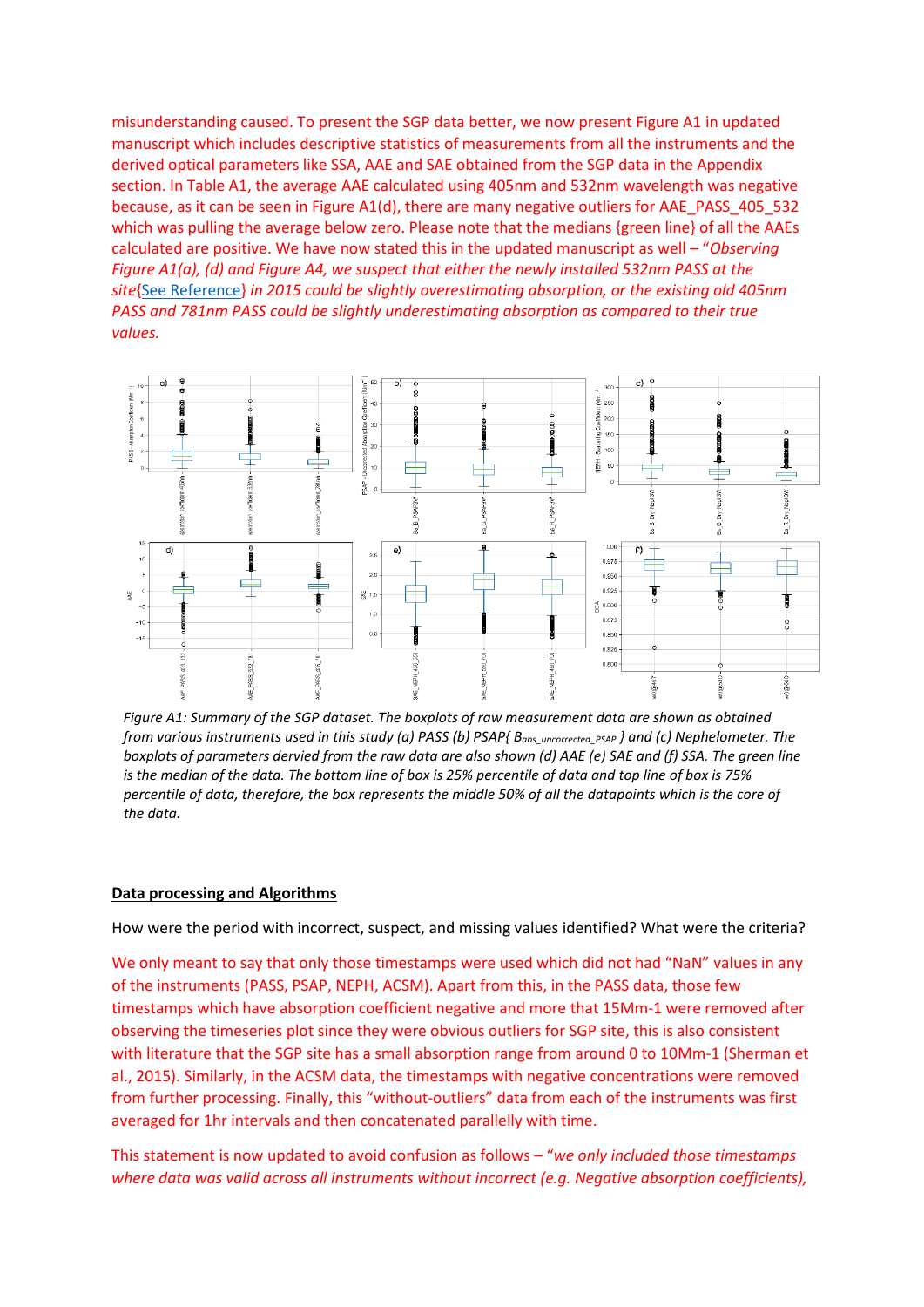*suspect (e.g. PASS measurements > 15Mm-1 at the SGP site), and missing values (e.g. Missing timestamps corresponding to parallel instrument measurements)".*

How was averaging performed? Was the Springston and Sedlacek (2007) algorithm used? It should be at least investigated, there is an interesting example by Backman et al. (2017) which could be followed.

We appreciate the reviewer pointing us to this past interesting research on this topic, However, in the context of this study, the less the data is processed the better it is for training the RFR which is a machine learning-based algorithm that infer patterns in data. Therefore, we prefer to not preprocess the training data of this study with previously published algorithms whose limitations are hard to estimate.

The reason for using the average of Virkkula (2010) and Ogren (2010)-Bond (1999) is described only briefly. It would help to treat each separately and then show the average (which is used in processing of the data). One expects a comment also on why is this paper better than Arnott et al. (2005).

We have now updated the manuscript and treated both algorithms separately before averaging them together. The ARM sites use the combined average of the Virkkula and Ogren-Bond (C Flynn et [al., 2020\)](https://www.arm.gov/publications/tech_reports/doe-sc-arm-tr-211.pdf), hence, the average was shown to compare its accuracy with other algorithms including the proposed RFR algorithm. Since Arnott el al. (2005) also assumes a similar fixed general equation format to that of Virkkula (2010) and various comparison studies already exist between these two algorithms which justify their comparable accuracies. Our focus was on comparing the most commonly used algorithms at the ARM sites (Virkkula, Bond, Ogren) with the proposed RFR algorithm.



Figure 4: Comparison between PSAP absorption coefficients, corrected for using Bond-Ogren correction algorithm, and the reference PASS absorption coefficients measured at the SGP site corresponding to (a) 467nm, (b) 530nm and (c) 660nm wavelengths.

How is the training/testing split 70/30 determined?

The division of data is into training set (on which the model is trained on and is exposed to the data's inputs and outputs) is and test set (in which only inputs are given to the trained model and model outputs obtained are compared with the actual output data) is human defined. Generally accepted ratio in the machine learning community are 80/20 OR 70/30. More training data does not always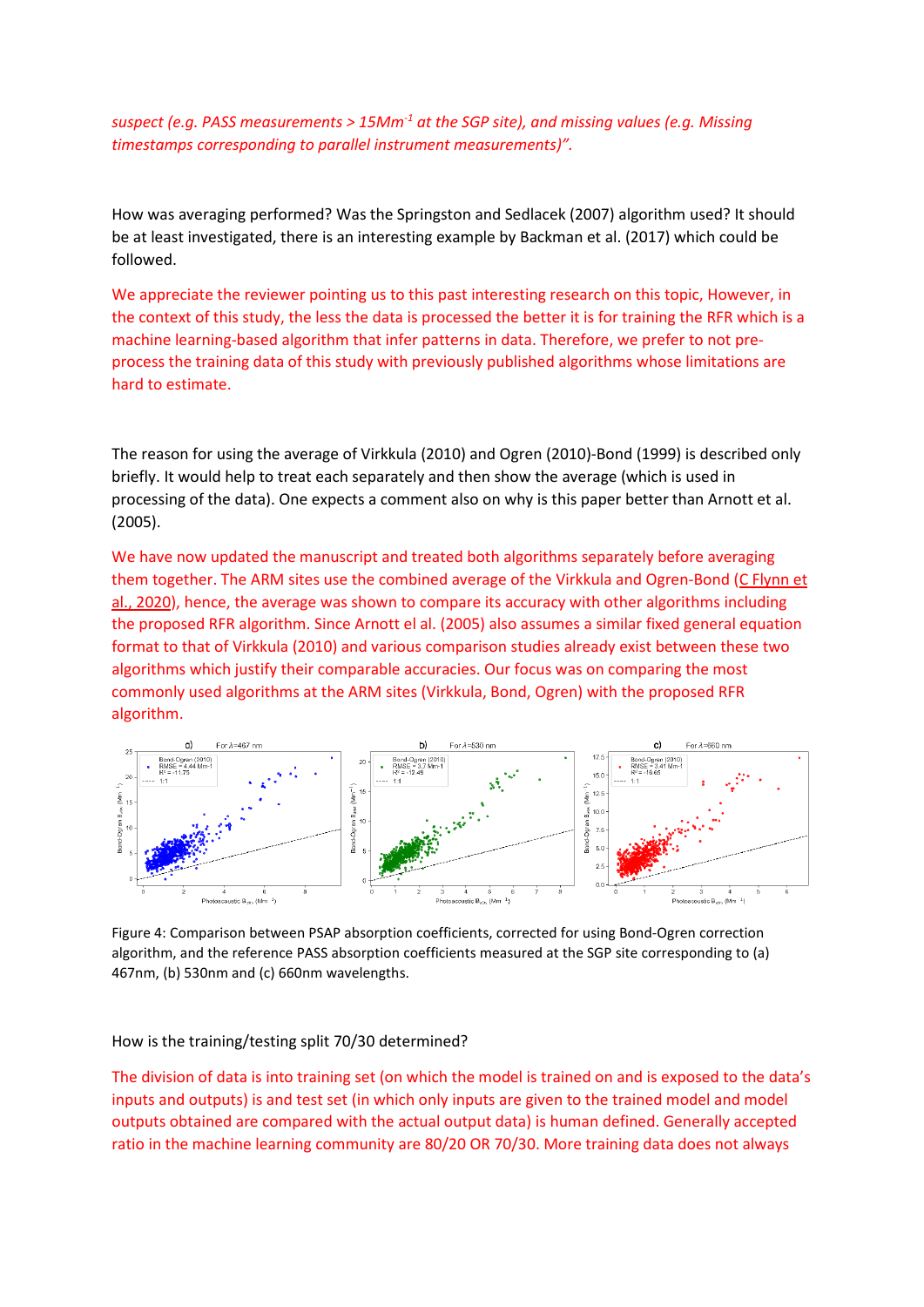means a significantly better model since the accuracy improves marginally once the model is trained on sufficient data to infer the underlying patterns.

More details need to be provided. Why is the learning period twice as long as the test one? What happens if the periods are extended (6.5 years of data!)? Is the 70/30 split pre-defined by a human or is this some sort of a Monte Carlo sampling?

The amount of test data does not change the model in any way, It is just used to compare the predictions from the model with actual output data that the model did not encounter during training. As you correctly inferred, It is pre-defined by the person building the model, Ideally, the splitting of the data available into the training set is done such that the model's performance on the test set does not show any improvement with increasing the size of the training data set. It is also important to note that that data was randomly shuffled before the splitting into 70% training and 30% test set.

The RFR method is empiricistic. It would be of great interest to check its performance in periods of different SSA… to see what are the real parameter of interest (see the back-scattering coefficient and SSA in Virkkula et al., 2015)?

We agree that it would be interesting to see the performance of RFR in periods of different SSA. It is very likely that the performance remains the same as the model is capable of roughly inferring SSA since it is not an independent input (depends only upon absorption and scattering which we are already providing as inputs) and hence does not impart additional unique information to the model. We thank the reviewer for this comment and we aim to find this relationship between RFR model's performance and SSA in our future work with FIREX-data where the period of investigation would be longer to work with.

The reviewer is not sure that RMSE is the correct parameter to estimate the performance of the correction algorithms. It assumes the error only in the PSAP measurements. While this is true for "bias" assuming that PASS is the "absolute truth" (see above), but it is not true for experimental noise.

We agree with the reviewer that PASS also have error in its measurements. However, since we hourly average the PASS absorption coefficients the noise is significantly reduced, and the obtained average value is the best available estimate of "absolute truth" in this study to compare the accuracy of various filter-correction algorithms with. However, we do recognize this limitation of RMSE and hence also provide each plot (*of corrected values vs PASS*) with R2 (*Coefficient of determination*) which gives additional information on the correlation between corrected values and reference PASS values and is consistent with RMSE scores across various algorithms applied.

What is the cause of RMSE wavelength variability? Noise? This is algorithm independent – green regressions are always best.

Since PASS at the SGP site was upgraded with a new high-power green laser and deployed at SGP in 2015, The RMSE wavelength variability could be because of the PASS instrument's lasers at different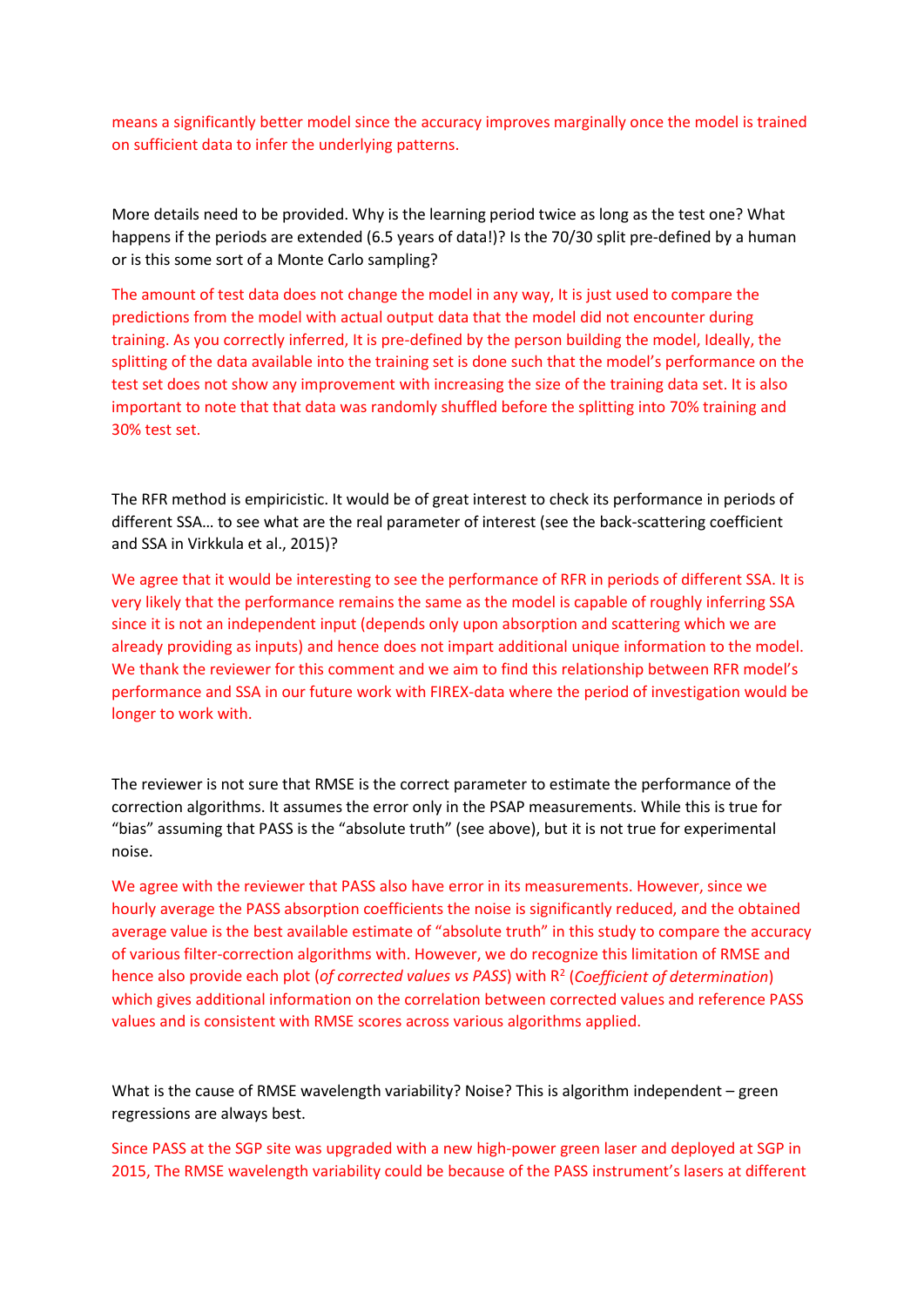wavelengths might have different noise/errors causing small wavelength dependence. It could be possible that the newly installed green laser is more accurate than the others, yielding good quality data which when compared with corrected filter-based absorption coefficients gives lower RMSE values.

# **Results**

Why is the number of points in the regression on Fig 5 (RFR) lower that for other algorithms?

The sole reason for the less number of points in Fig 6 (RFR) {Previously Fig 5} is due to the fact that we are only showing the test data (30% of randomly shuffled data) which the RFR did not encounter during training and was used only for prediction and calculating RMSE. We did this to show that RFR has lower RMSE scores even on unseen data as compared to the traditional algorithms which yield high RMSE values even when predicting on the same data that they were train/revised upon.

# **Miscellaneous**

I am curious: could you derive Virkkula parameters with the RFR algorithm?

Unfortunately, this is the prime limitation of machine learning that the model cannot be represented in terms of simple mathematical equations. Roughly speaking, RFR can be thought of as a sequence of "if and else" statements nested together to form a tree-like structure which is difficult to write in an equation form. However, for practical applications, ML models can be part of post-processing of data at various sites to produce highly accurate outputs possible.

The laboratory experiment (Section 3.5) is very different but interesting. There should be more experimental detail.

Since the focus of this paper was correcting and comparing filter-based absorption coefficients with PASS data, the detailed information on the experiments available in the cited references in Section 3.5. These references are previous papers from our lab group describing the laboratory experiment on generating by burning fuels are cited: "(Sumlin et al., 2018; Shetty et al., 2019; Shetty et al., 2021)".

#### **Specific comments**

Please spell check the manuscript!

All the typos found in the manuscript are now corrected.

Please use the dates in global format (18 Nov 2010), so that our colleagues from outside the Americas will understand them without ambiguity.

All the time-series figures in the manuscript are now updated to global date format.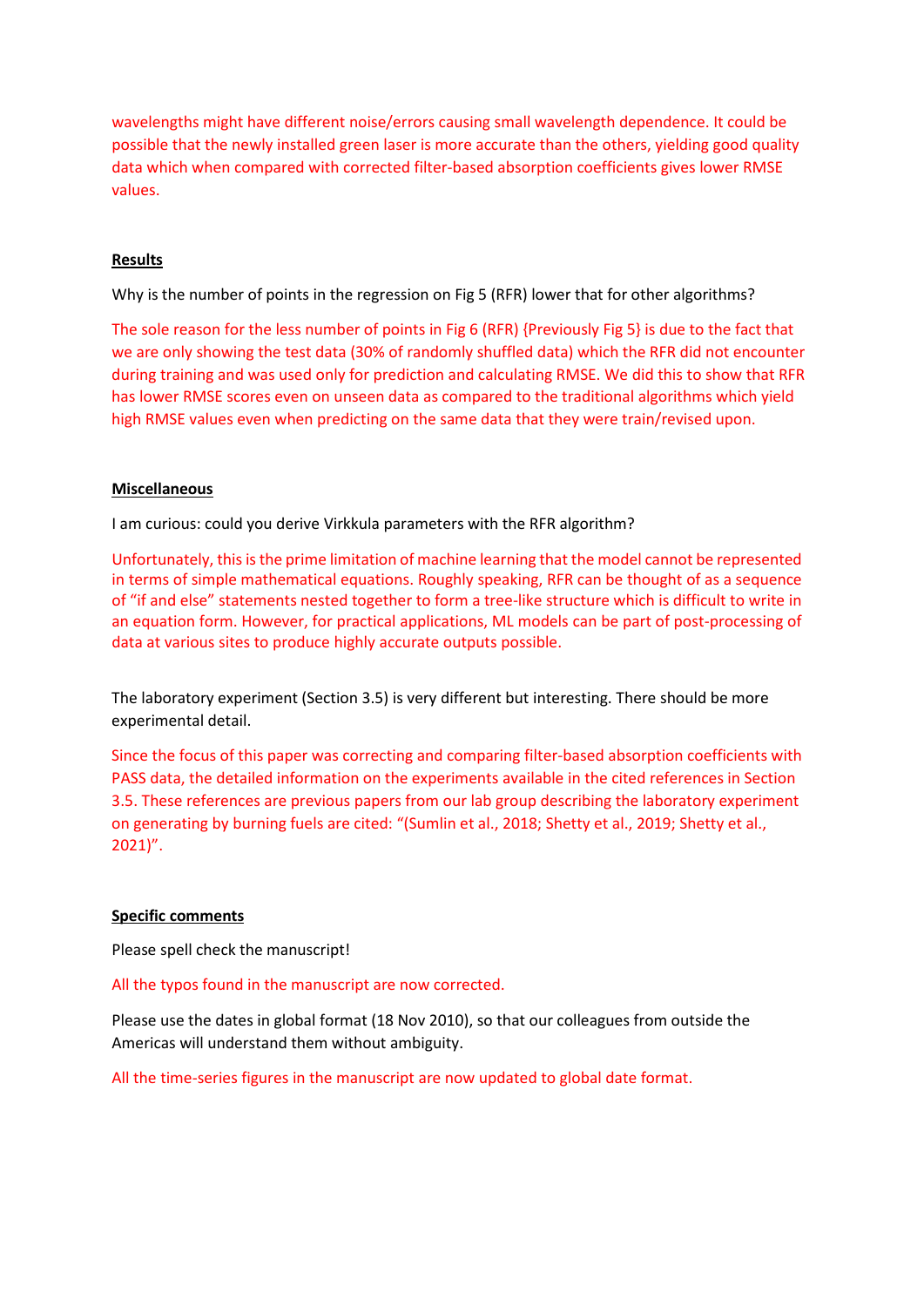# **References**

Arnott, W. P., Hamasha, K., Moosmüller, H., Sheridan, P. J., and Ogren, J. A.: Towards aerosol lightabsorption measurements with a 7-wavelength Aethalometer: Evaluation with a photoacoustic instrument and 3-wavelength nephelometer, Aerosol Sci. Technol., 39, 17-29, 10.1080/027868290901972, 2005.

Backman, J., Schmeisser, L., Virkkula, A., Ogren, J. A., Asmi, E., Starkweather, S., Sharma, S., Eleftheriadis, K., Uttal, T., Jefferson, A., Bergin, M., Makshtas, A., Tunved, P., and Fiebig, M.: On Aethalometer measurement uncertainties and an instrument correction factor for the Arctic, Atmos. Meas. Tech., 10, 5039–5062, https://doi.org/10.5194/amt-10-5039-2017, 2017.

Müller, T., Virkkula, A., and Ogren, J. A.: Constrained two-stream algorithm for calculating aerosol light absorption coefficient from the Particle Soot Absorption Photometer, Atmos. Meas. Tech., 7, 4049–4070, https://doi.org/10.5194/amt-7-4049-2014, 2014.

Ogren, J. A., Wendell, J., Andrews, E., and Sheridan, P. J.: Continuous light absorption photometer for long-term studies, Atmos. Meas. Tech., 10, 4805–4818, https://doi.org/10.5194/amt-10-4805-2017, 2017.

Springston, S. R. and Sedlacek, A. J.: Noise characteristics of an instrumental particle absorbance technique, Aerosol Sci. Tech., 41,1110–1116, https://doi.org/10.1080/02786820701777457, 2007.

Virkkula, A.: Correction of the calibration of the 3-wavelength Particle Soot Absorption Photometer (3λ PSAP), Aerosol Science and Technology, 44, 706-712, 2010.